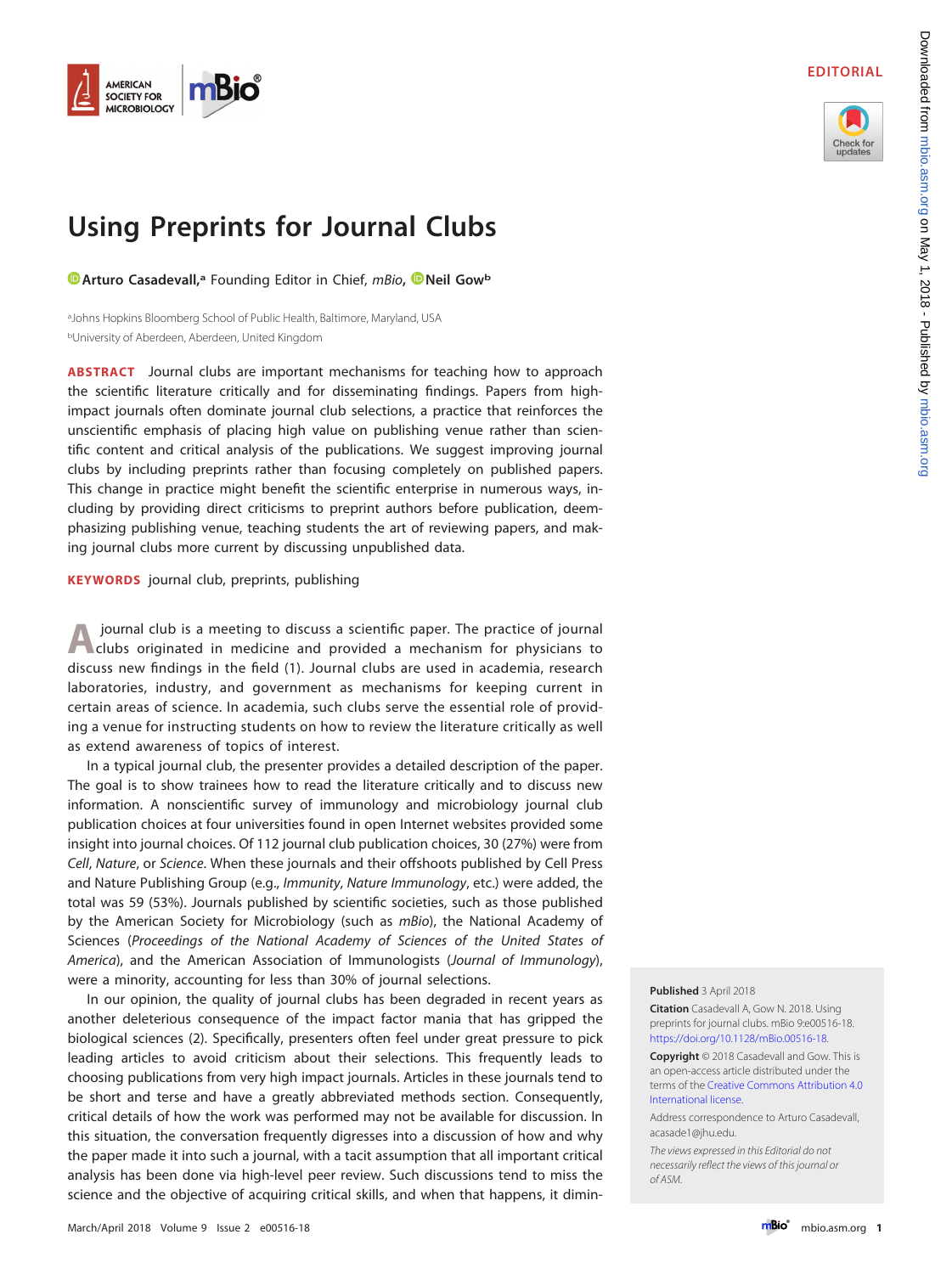ishes the opportunities for teaching and learning. Previous editorials have recommended that journal clubs broaden their selections to include papers from morespecialized journals to avoid these problems [\(2\)](#page-2-1).

In recent years, the biological sciences have experienced the phenomenon of the preprint movement [\(3](#page-2-2)[–](#page-2-3)[5\)](#page-2-4). Although the circulation of unpublished papers has long been used by other disciplines, the notion of depositing unpublished papers in preprint servers that are available to all free of charge is new to biology. Preprint servers, such as Biorxiv, screen submissions and accept only those items that pass muster as scientific papers. Most submissions are freely available to all days after the item is placed in the preprint server. These preprint servers include boxes where readers can enter comments on the papers, thus allowing for prepublication criticism and crowd source reviewing. The practice is increasingly popular, and the number of manuscripts deposited in Biorxiv is growing exponentially [\(http://asapbio.org/preprint](http://asapbio.org/preprint-info/biology-preprints-over-time) [-info/biology-preprints-over-time\)](http://asapbio.org/preprint-info/biology-preprints-over-time).

There are numerous reasons why using preprints for journal clubs instead of published articles might improve that experience while also benefiting the scientific enterprise. (i) Preprints are free and available to all with an Internet connection. This might be a major advantage in resource-poor settings where the selected article is behind a pay wall and not accessible to all. Although such costs are often minimized by distributing the article to journal club members, that practice can run afoul of restrictions by certain publishers. (ii) Preprints are often the most current form of scientific information since they are deposited before the article is published. Given that publication of a manuscript can be associated with significant delay as a result of peer review and publication procedures, such as the generation and correction of article proofs, using preprints in journal clubs will heighten the immediacy of the information. (iii) Presenting preprints will give the journal club members the ability to participate in peer review, since comments and criticisms generated during the discussion can be posted on preprint servers. For preprints deposited in the Biorxiv server, there is a built-in commenting service that allows the comments to be directly linked to the manuscript. Having more eyes look at each manuscript might improve the literature by reducing the frequency of inappropriately reproduced images, which plagues up to 4% of all published articles ( [6\)](#page-2-5). Hence, the journal club review might not only teach how to approach the literature critically but also actually make a difference in the quality of research that is published. (iv) Using preprints deemphasizes the current focus on selecting articles from high-impact journals. This will change the focus from publication venue to focusing on the content of the paper and might improve the overall scientific discussion and sharpen the ability of students to develop their own view of what constitutes rigorous and effective experimentation and communication. (v) Preprints might allow a later analysis of the work by comparing the preprint with the final paper. This type of comparison would allow students and scientists to see the effect of the peer review process on publication, and that would provide additional opportunities for learning.

In summary, we see the introduction of preprints into journal club choices as a positive step that might improve the scientific enterprise at many levels, from providing additional means for prepublication criticism to refocusing the discussion to the scientific issue of the work. The use of preprints in journal clubs was previously suggested by others, who argued for some of the same benefits noted above. A Web platform to facilitate peer review of preprints is already available [\(http://asapbio.org/](http://asapbio.org/preprint-journal-clubs) [preprint-journal-clubs\)](http://asapbio.org/preprint-journal-clubs). In this editorial, we strongly endorse those suggestions. Institutions that adapt this practice will further empower the preprint movement.

## **ACKNOWLEDGMENT**

N.G. thanks Sophien Kamoum for discussions on this topic, which helped shape his views.